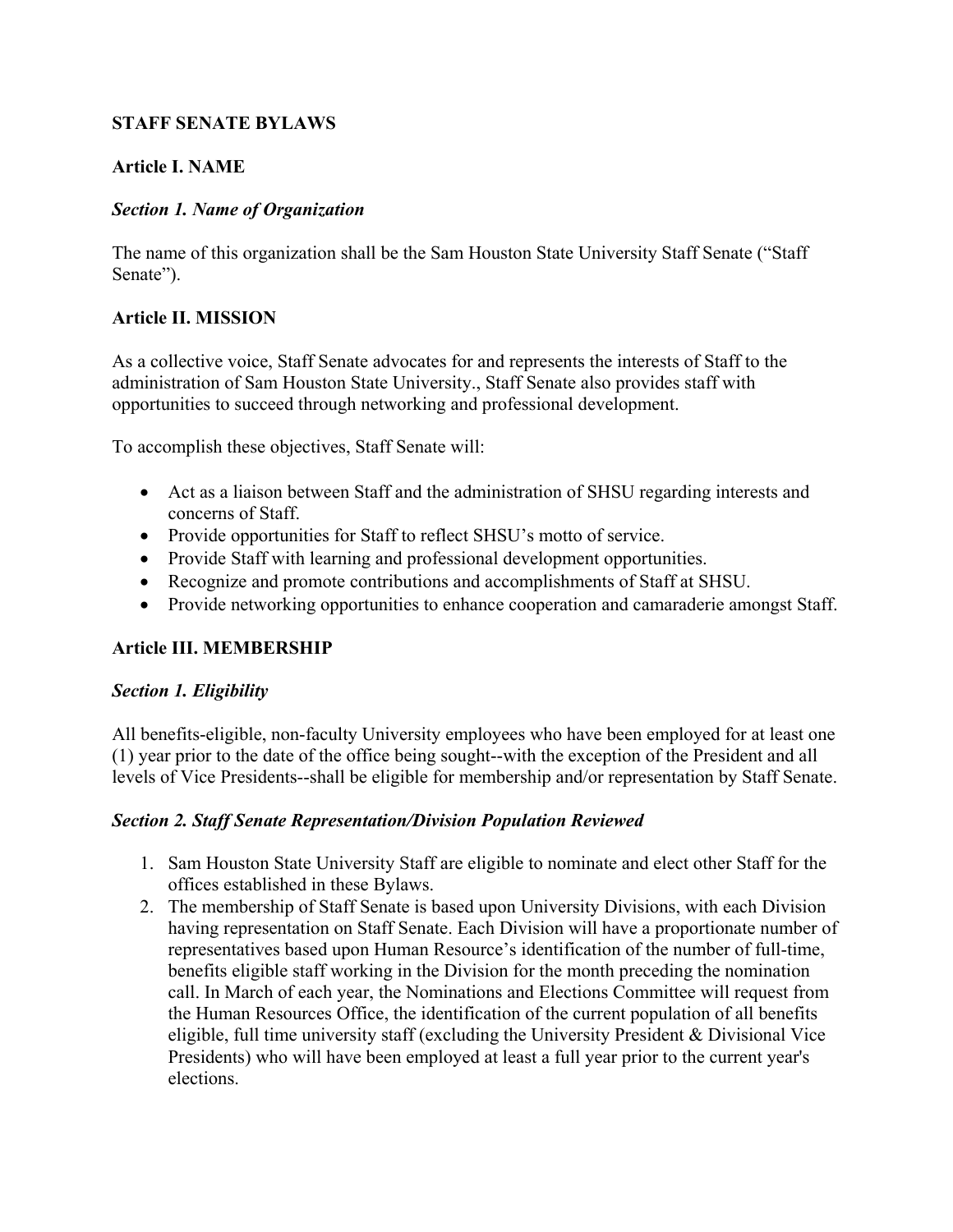3. These data will guide the Nominations and Election Committee in determining the number of members to be elected for each division/unit, whose decision is final.

## *Section 3. Member and Officer Terms of Office*

- 1. The President- Elect will serve a four-year term, with their first year as a member, their second as the President-Elect, third as President, and fourth as Past President and Chair of the Nomination and Elections Committee. Nominees for President-Elect must have served at least one year on Staff Senate. Upon being elected to the Executive Board as President-Elect, the person elected will have their term extended by one year to meet Executive Board obligations.
- 2. Representatives shall serve a two (2) year term to begin the first day of August and to end on the last day of July.
- 3. No member may serve more than two (2) consecutive terms, but may be re-elected after a one (1) year interval.
- 4. An elected representative who changes Division during their term of office will serve the representative's original Division until the next election upon approval of their new supervisor.

## *Section 4. Members Duties and Time Allowances*

- 1. Members shall attend all meetings of the Staff Senate.
- 2. Members shall serve on committees as chairs or members and may be elected as an officer of the Staff Senate.
- 3. Members shall be available to staff in their Divisions, indicating how they can be contacted. They shall be willing to hear concerns, to receive information and suggestions, and to communicate these effectively to the Staff Senate. In turn, members must keep staff in their Divisions informed of the work of the Staff Senate and matters that the administration communicates to the Staff Senate.
- 4. Members shall be allowed a reasonable amount of time to devote to Staff Senate meetings and Staff Senate work as part of their normal working duties. However, excessive time taken or needed for Staff Senate work and/or assignments must be cleared with the member's supervisor.

## *Section 5. Provision of Removal from Office*

- 1. After two (2) absences in an academic year, a letter shall be sent to the Representative from the Secretary reminding them of their absences. Upon accrual of three (3) absences, the Representative is automatically removed from Staff Senate and the Secretary will send a letter to the Representative advising them of their removal from office. A new Representative will be appointed by the Vice President of that Representative's Division(s) as soon as practicable and the replacement Representative will serve the remainder of the removed Representative's term.
- 2. A Representative's term of office may be terminated and a new Representative elected at any time by a majority vote of all eligible Division Representatives. A vote to terminate a current Representative and elect a new Representative may be initiated by a written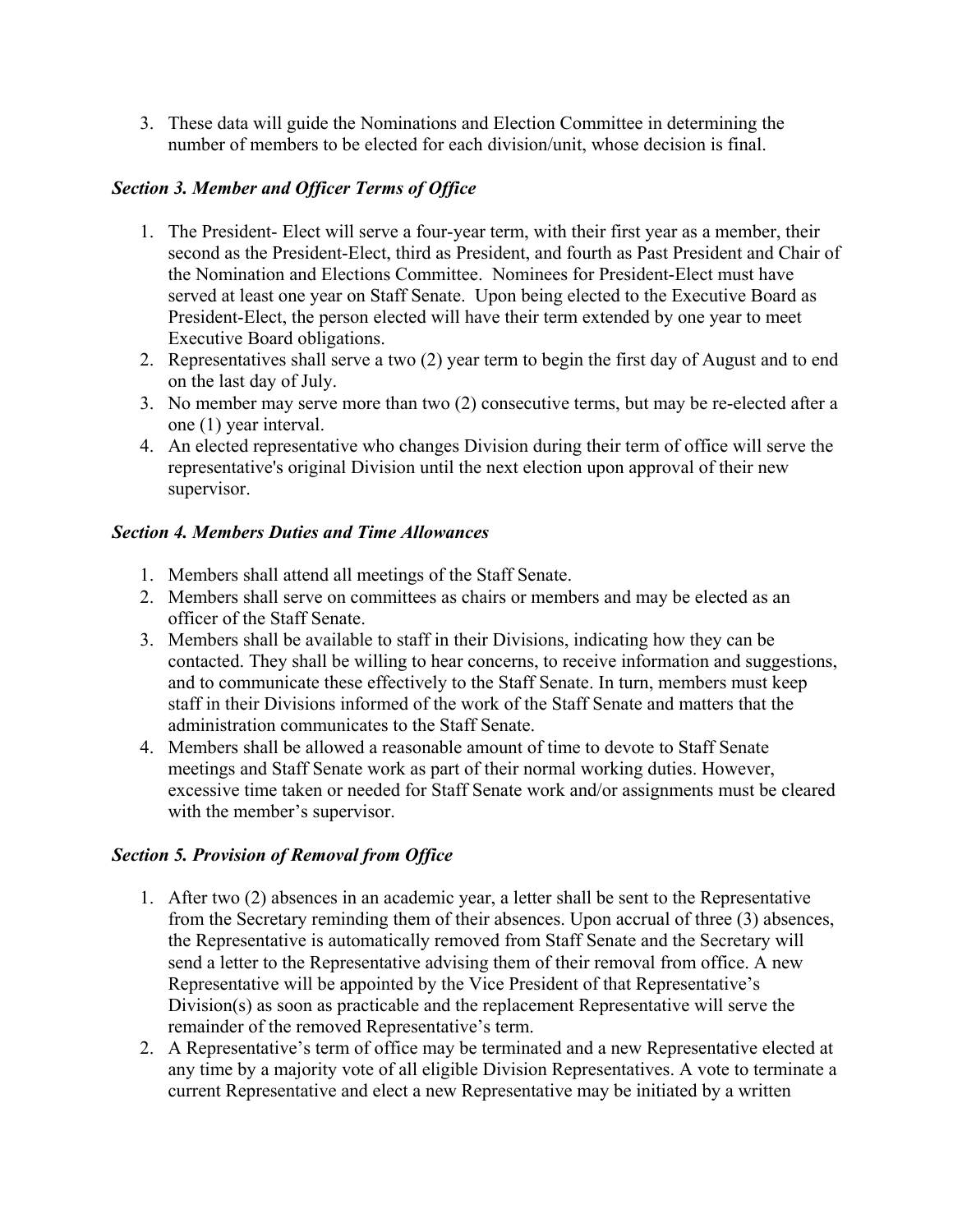petition signed by at least fifty percent (50%) of the eligible staff in the represented Division.

- 3. Any Representative who is discharged from their position upon the accrual of three (3) absences may appeal the removal in person at the next called executive board meeting by giving a minimum 5 business day written notice of intent to the President of Staff Senate.
- 4. Any Representative discharged from their position will not be eligible for reelection to Staff Senate for one (1) election cycle.

## **Article IV. OFFICERS**

## *Section 1. Officers*

Officers of Staff Senate shall be elected by the members of the Staff Senate. Officers will make up the Executive Board of the Staff Senate. The Officers of the Staff Senate shall be the President, President-Elect, Past President, Secretary, and Treasurer.

## *Section 2. Duties*

Duties of the Officers:

- 1. The President shall: (1) be present at all meetings of Staff Senate; (2) conduct Staff Senate meetings; (3) ensure that projects undertaken by Staff Senate are developed, organized, and implemented in an orderly and timely manner; (4) involve the President-Elect in all decisions; (5) fulfill other responsibilities and duties as required; and (6) decide any tie vote.
- 2. The President-Elect shall: (1) assume the position and duties of President at the end of the President's term or at such time as the President's seat is vacated; (2) become thoroughly knowledgeable of all President decisions to provide a smooth transition and continuity of duties; (3) conduct Staff Senate meetings in the absence of the President; (4) be authorized to sign all documents for Staff Senate in the absences of the President; (5) assume other duties as directed by Staff Senate; (6) become Acting-President during extended, but not permanent, absence(s) (i.e. vacation, illness, etc.) of the President; and (7) assist the President with duties as needed.
- 3. The Secretary shall: (1) give notice of all meetings; (2) prepare and maintain a file of official minutes for all meetings of Staff Senate, with the minutes electronically published after each meeting; (3) post the minutes of the previous meeting on Staff Senate Website and send a copy of the approved minutes to the University President; (4) help with all correspondence as directed by Staff Senate within the timeframe specified; (5) keep and archive the history of the formation and all members and actions of Staff Senate; and (6) conduct Staff Senate meetings during the absence of both the President and President-Elect.
- 4. The Treasurer shall: (1) be responsible for all financial aspects of the Staff Senate functions, including making any deposits to Staff Senate accounts, and purchases according to University policy and regulations; (2) maintain an accurate account of all receipts and expenditures; (3) verify accounting summary/detail reports from University Administrative Accounting records for Staff Senate accounts; (4) reconcile such account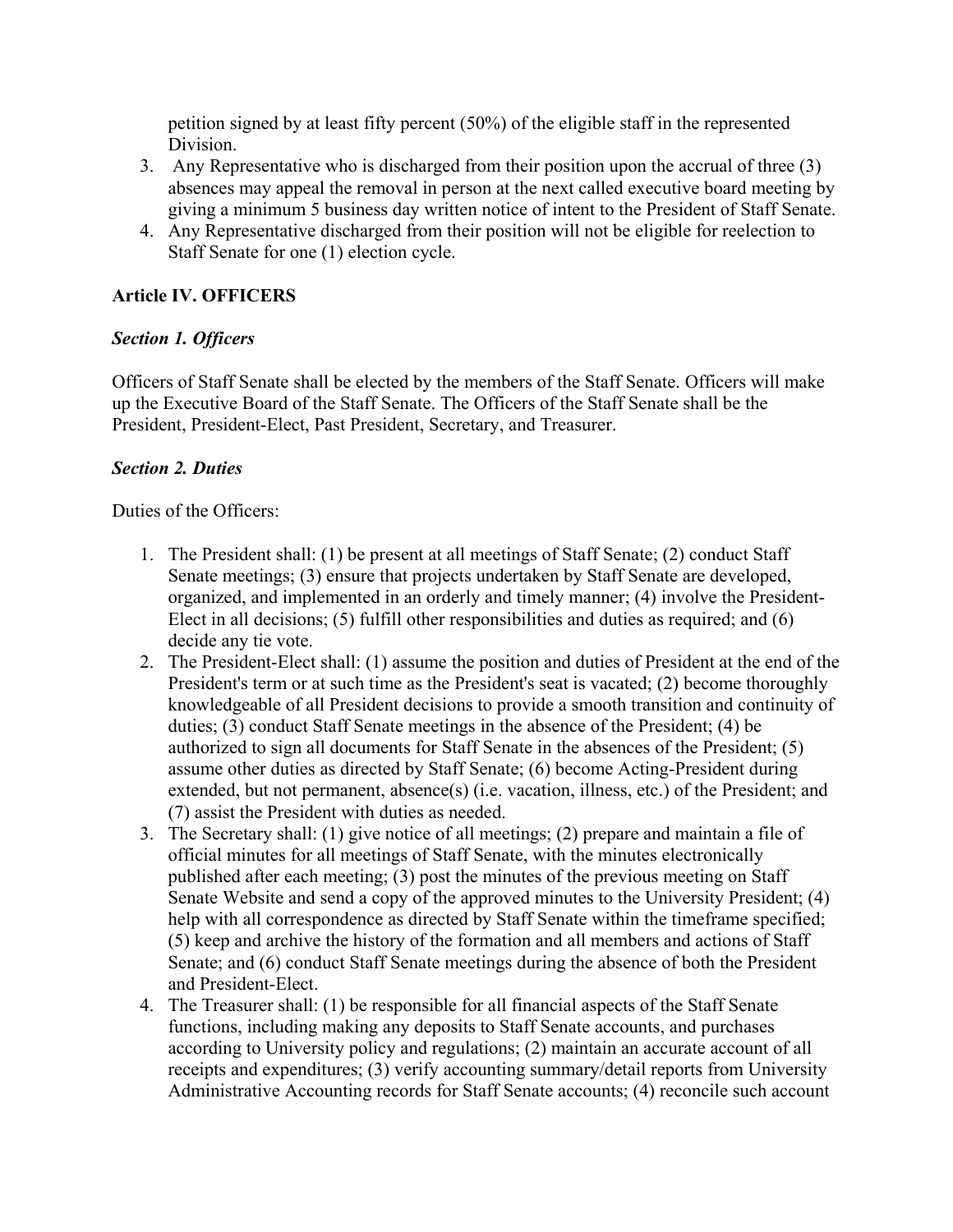records at least monthly; (5) report on these activities at each Staff Senate meeting; and (6) submit an annual written report to the Executive Committee.

5. The Past President shall: (1) assume this advisory position at the end of their term as President; (2) provide knowledge of all President decisions for continuity of duties; (3) assume President duties in the absence of the President, President-Elect, and Secretary; (4) assume other duties as directed by Staff Senate; (5) assist the President and President-Elect with duties as needed. ; (6) serve as the Nominations and Elections Committee Chair for the year following their President term.

# *Section 3. Terms of Office*

- 1. The term of office for President, Secretary, and Treasurer are one (1) year. The term of office for President-Elect will be one (1) year, although the member's individual term of office will be in accordance with Article III, Section 4-1.
- 2. No member may hold more than one office at a time, and no member shall be eligible to serve more than two (2) consecutive terms in the same office.
- 3. Any member may be re-elected to an office, which they held for two (2) consecutive terms, after being absent from that position for one full term.
- 4. The call for nominations for the offices of President-Elect, Secretary, and Treasurer for the upcoming year will be taken in May, with elections occurring at the June meeting. Newly elected officers will transition in July and assume their duties August 1<sup>st</sup>.

## *Section 4. Executive Board Vacancies*

- 1. Any Executive Board vacancy shall be filled only from the remaining Staff Senate members.
- 2. The process will be by nomination and vote of the remaining members of Staff Senate.
- 3. A Representative of Staff Senate elected to fill a vacancy shall serve for the remaining term of the vacancy.
- 4. If the position of Past President becomes vacant, it will remain vacant until the next election term when the current President will assume that position.

# **Article V. ELECTIONS**

## *Section 1. Election Term*

- 1. Each Staff Senate Representative will be elected by open ballot to serve a two-year term.
- 2. Once elected, each Staff Senate will represent all eligible Staff.
- 3. Election of Staff Senate Representatives shall be held every May to become effective August 1 of the current fiscal year.

## *Section 2. Nominations and Election Committee*

The Past President shall serve as the Chair of the Nominations and Election Committee. The Chair of the Nominations and Election Committee shall not be a candidate for re-election to Staff Senate during the year of service as Nominations and Election Committee Chair. The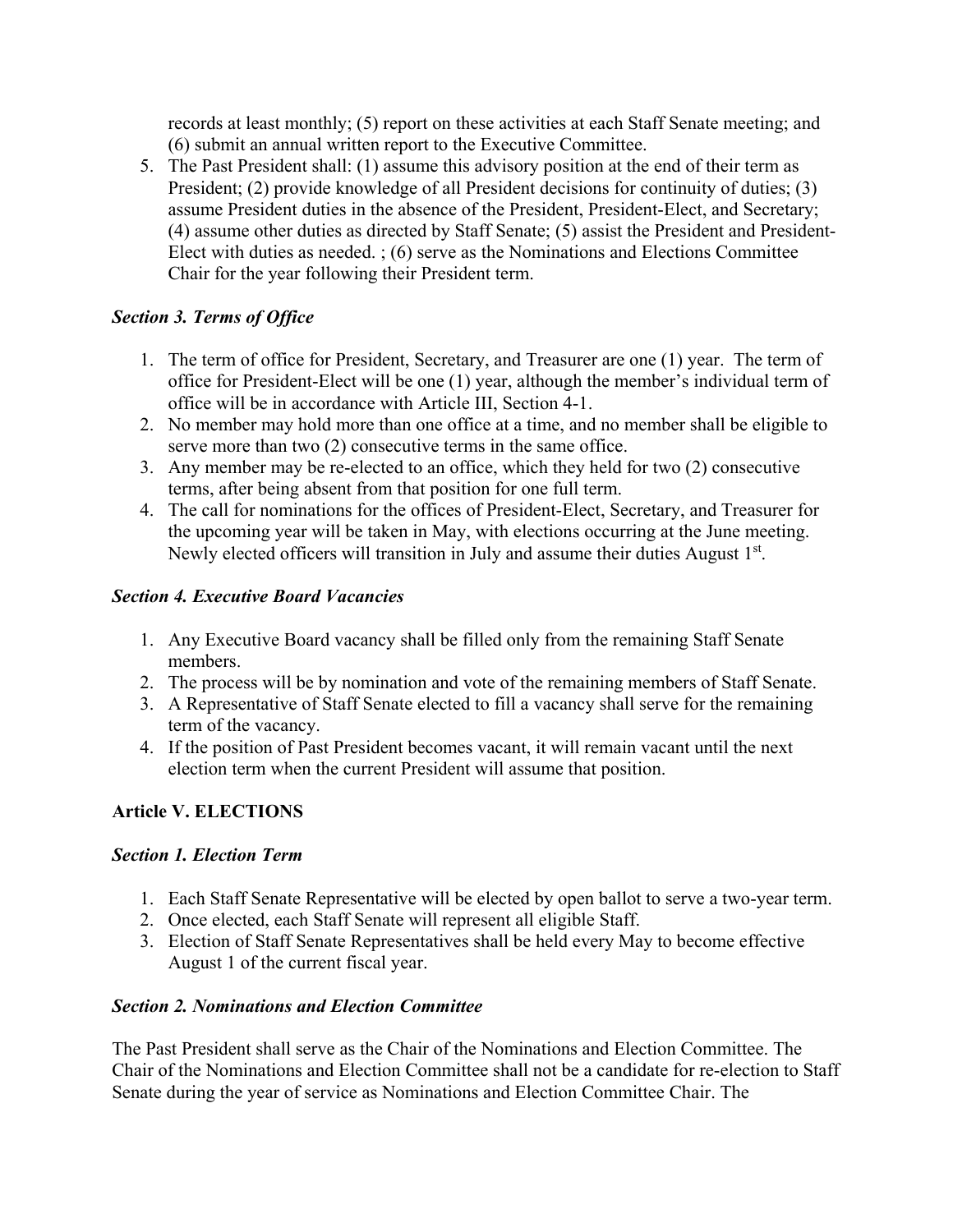Nominations and Election Committee may make necessary modifications to operating procedures for the nomination and election of representatives, subject to majority vote approval of the Staff Senate, consistent with these guidelines: nominations will be held for a two-week period, voting will be held for a two-week period, and the results of the election will be announced in the month of June.

## *Section 3. Nominations*

Nominations of candidates for Staff Senate may be made by any of SHSU Staff, regardless of Division. The nominee is notified by the Nominations and Election Committee and must agree to have their name on the election ballot. The Nominations and Election Committee is responsible for verifying eligibility of nominees and for assuring that a minimum number of candidates are nominated from each Division. The minimum number will be as stated in Article III. If the minimum number of candidates is not reached through the nomination process, the Nominations and Election Committee will solicit the respective Division(s) to meet the minimum number.

# *Section 4. Procedures for Elections*

- 1. Nominations: Nomination forms will be solicited by Division and the nominees will be verified by the Nominations and Election Committee. The Nominations and Election Committee will establish a schedule so that the nomination forms will be available to all eligible Staff. The Nominations and Election Committee shall verify eligibility, willingness of nominees to run and to serve, in writing, and shall inform the nominees of meeting times, attendance requirements, the time commitment required, and that this is a voluntary position with no additional compensation.
- 2. Ballots: The Nominations and Election Committee shall prepare and distribute ballots in the same manner as the nomination forms. There is no maximum number of nominees within a Division. The Nominations and Election Committee will establish a schedule so that the ballots are available to all eligible Staff. The Nominations and Election Committee has authority to designate the manner in which nominations and ballots are distributed. Regardless of the method of voting, each staff member will be afforded only one ballot / one vote.
- 3. Counting Ballots: The Nominations and Election Committee shall count the ballots and present preliminary results to Staff Senate for certification. At least three Committee members shall count the ballots. In the event of a tie vote, the Nominations and Election Committee will prepare a run-off ballot, repeat the election process, and present the results to the Staff Senate.
- 4. Announcement of Election Results: The Chair of the Nominations and Election Committee will notify new Representatives and invite them to attend the next meeting of Staff Senate as guests. Election results will be given to the Secretary for publication.
- 5. Election Records: In the event paper ballots are used, all ballots will be sealed and held for three (3) months after the announcement of results. If no allegations of election disputes or error are brought forward, the ballots will be destroyed. Lists of the vote tabulation shall be secured and maintained by Staff Senate Secretary for three years from the date of the election.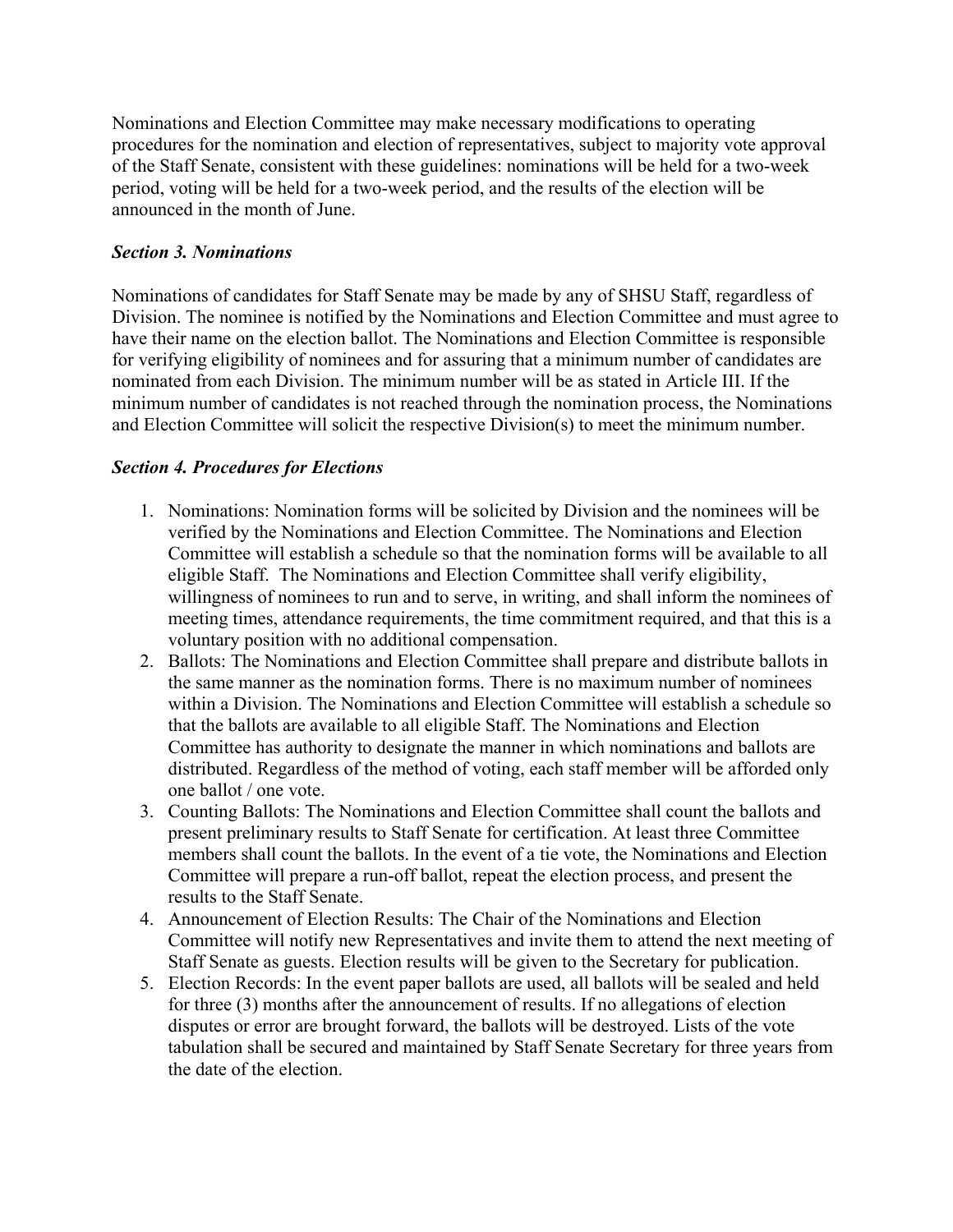6. Election Disputes: The President of the Staff Senate shall accept and investigate all election disputes and determine what, if any, irregularities occurred during the election process. The President shall take whatever remedial action necessary to settle the dispute.

## *Section 5. Election of Executive Board Members*

- 1. Executive Board members shall be elected every June to become effective August 1st.
- 2. All nominees must acknowledge their willingness to serve as an Executive Board Member.
- 3. The President-Elect nominee(s) must be at the beginning of their two-year Staff Senate term(s). Their term will be extended by one (1) year in accordance with these Bylaws.
- 4. If voting is necessary, candidates receiving the highest number of votes from Staff Senate Representatives, along with the approval of the sitting Executive Board Members, will be considered appointed to that position for the following term.
	- 1. If voting is not necessary, the sitting Executive Board Members will provide final approval on candidates running for un-opposed positions.
- 5. Ties will be decided by run-off elections. In the event of more than two (2) runoff elections, the Past President will cast the deciding vote.

# **Article VI. MEETINGS**

# *Section 1. Schedule of Meetings*

Meetings of the Staff Senate shall be open to all Sam Houston State University Staff. Certain issues may be discussed by the Staff Senate in closed session at the discretion of the Staff Senate President.

- 1. Regular meetings of the Staff Senate shall be held August through July; and, in no case shall there be fewer than four (4) meetings per year.
- 2. Meeting times shall be established by the Executive Board at the first regular meeting. All meetings, whether scheduled or special, should be held during normal working hours Monday through Friday.
- 3. Meetings shall be publicized in advance of the scheduled meeting. An Agenda shall be posted at least three (3) working days prior to the scheduled meeting.
- 4. If the President and Executive Board have no new agenda items or proposals, they reserve the right not to hold a meeting but must give ample notification to Staff Senate Representatives.

# *Section 2. Special Meetings*

Special meetings may be called by the University President, the Staff Senate President, or at the request of a quorum of the Staff Senate Representatives. Ten (10) working days' notice must be given of any special meeting. The University President may call an emergency meeting at any time without prior notice. Notice can be given at Staff Senate meetings, on the Staff Senate Website, by e-mail, by telephone, or by mail, depending upon the circumstances. Only business specified in the call of the special meeting may be conducted at such a meeting.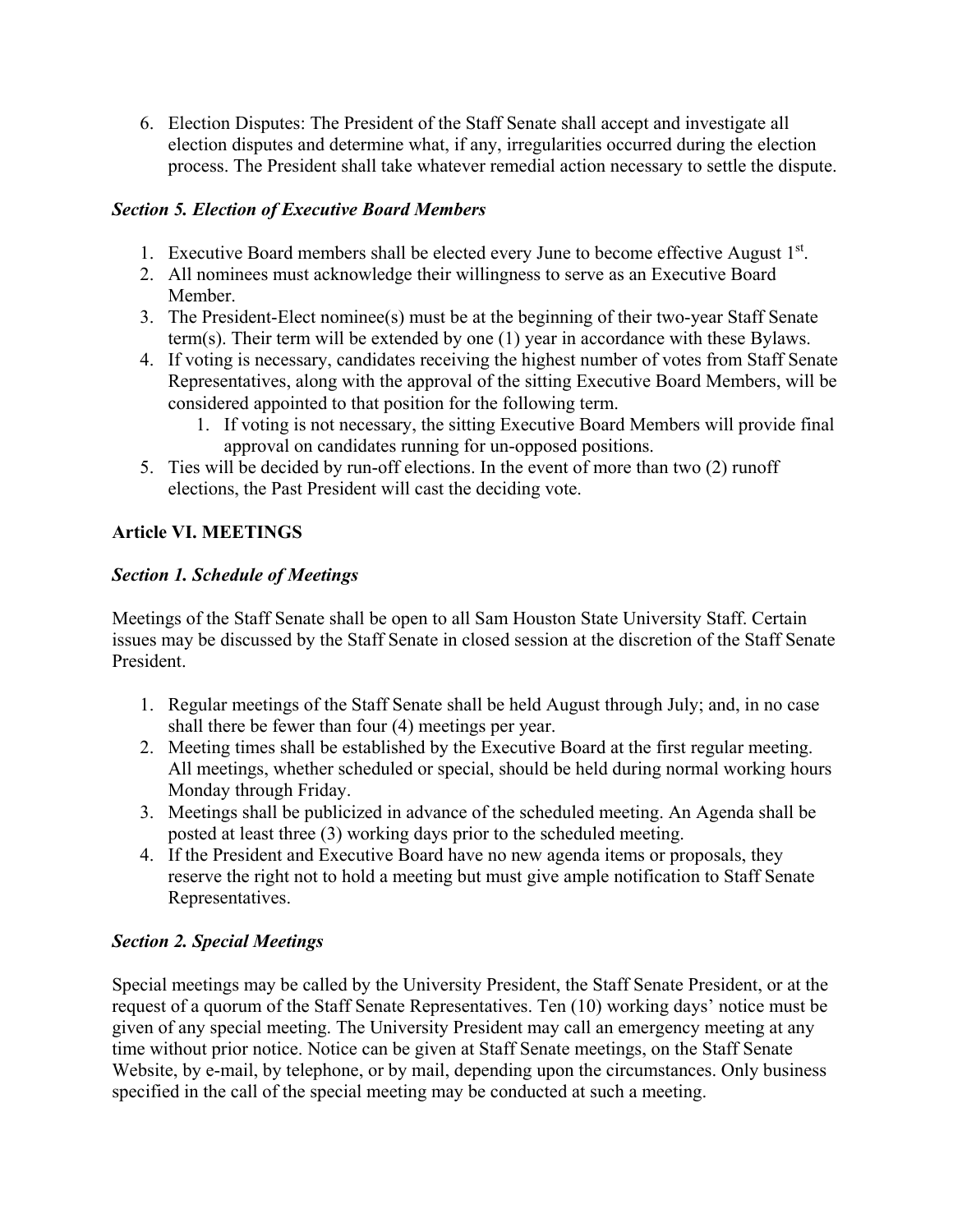## *Section 3. Forum*

One Executive Board meeting per year shall be designated as an open forum of the Staff of the University. The President and/or other executive officials shall be invited to be the guest speaker(s). The purpose of the forum shall be to share common interests and concerns, to pose questions, and to provide the University President an opportunity to share information with Staff.

## *Section 4. Quorum*

A quorum shall constitute a simple majority (50 percent  $+1$ ) of the Staff Senate Representative. Neither the Staff Senate, the Executive Board, nor a committee shall conduct business without a quorum.

In the absence of a quorum:

- 1. The President may only make announcements of an informative nature.
- 2. Any business transacted is null and void.
- 3. The Executive Board may convene and vote on time-sensitive issues that require immediate action and report the outcome to the Staff Senate at the next scheduled Staff Senate meeting; for example, an emergency meeting called by the University President.

#### *Section 4. Voting*

Only elected Staff Senate Representatives may vote.

- 1. A quorum is required for a Staff Senate vote to be taken.
- 2. Voting on motions and issues brought before the Staff Senate shall be by voice or show of hands, unless a roll call vote or vote by secret ballot is requested by a Representative. Roll call votes are recorded in the minutes.
- 3. Each Representative is entitled to one vote.
- 4. No proxy votes are permitted.
- 5. A simple majority vote of the Representatives present, and voting shall decide a question, and the President shall break any tie vote.

#### *Section 5. Floor Privileges*

Only Representatives shall introduce proposals, measures, and resolutions on the Staff Senate floor. Persons who are not Representatives may be granted the right to speak, but not to vote, on matters before the Staff Senate. When a request is made for this privilege, the President shall ask the Staff Senate for objections and, hearing none, shall grant permission to speak. If objections are raised, the privilege shall be extended only by majority vote of the Staff Senate.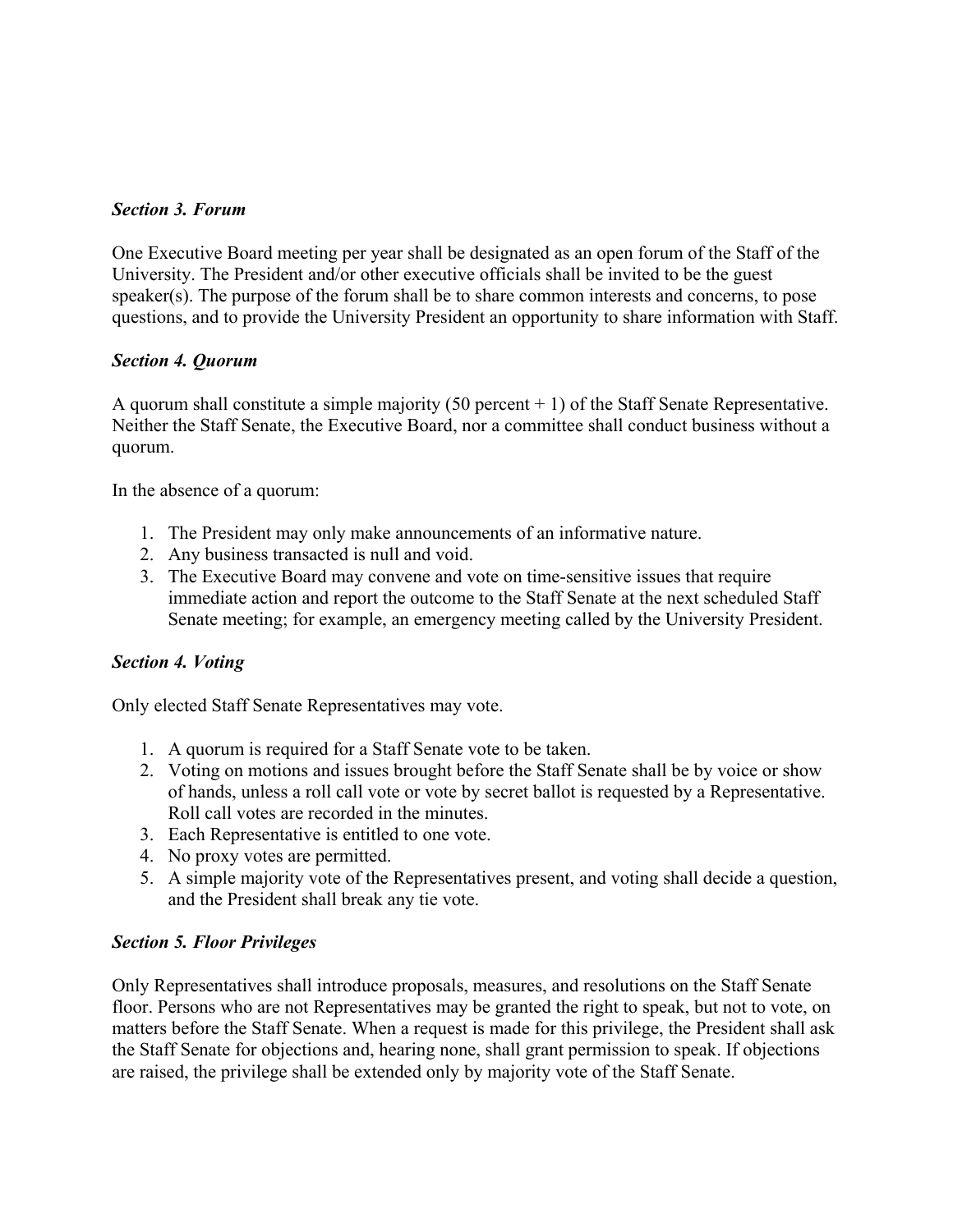#### *Section 6. Agenda*

The Executive Board shall set an agenda for each Staff Senate meeting that includes the time and place of the meetings, the order of business, and copies of any substantive proposals. Other items may be added to the agenda at the meeting if approved by a majority of the Representatives present. The agenda should be distributed and posted in a form widely available to all Staff.

The Executive Board shall:

- 1. Receive proposals for Staff Senate action or other presentations to the Staff Senate from any Staff Senate committee, from any Representative, from individual Staff, or from the University President;
- 2. Refer all substantive proposals for Staff Senate action to the appropriate committee for review prior to placing them on the agenda unless the Executive Board is prepared to address an issue and present it to the Staff Senate;
- 3. Set the agenda so that the business can be addressed in a meeting of reasonable duration;
- 4. If necessary, advise the Staff Senate of the need for a special meeting; and,
- 5. Respond to the submitted proposals within a reasonable amount of time, considering the circumstances of the proposal.

#### *Section 7. Minutes*

Minutes shall be made available to the Staff Senate within ten (10) working days after each regular meeting. After approval, minutes shall be modified as amended and maintained for permanent record. The minutes of the meetings shall be posted on the Staff Senate website and open for inspection.

#### *Section 8. Order of Business*

The order of business shall be: (1) call to order and establish a quorum; (2) approval of minutes; (3) committee reports; (4) unfinished business; (5) new business; (6) miscellaneous (comments, announcements, tributes, etc.); and (7) adjournment.

#### *Section 9. Parliamentary Authority*

 The most recent edition of Robert's Rules of Order shall govern the SHSU Staff Senate and its committees in all cases to which they are applicable and in which they are consistent with these guidelines or with any special rules of order the Staff Senate may adopt.

## **Article VII. BUDGET AND FINANCE**

*Section 1. Source of Funds*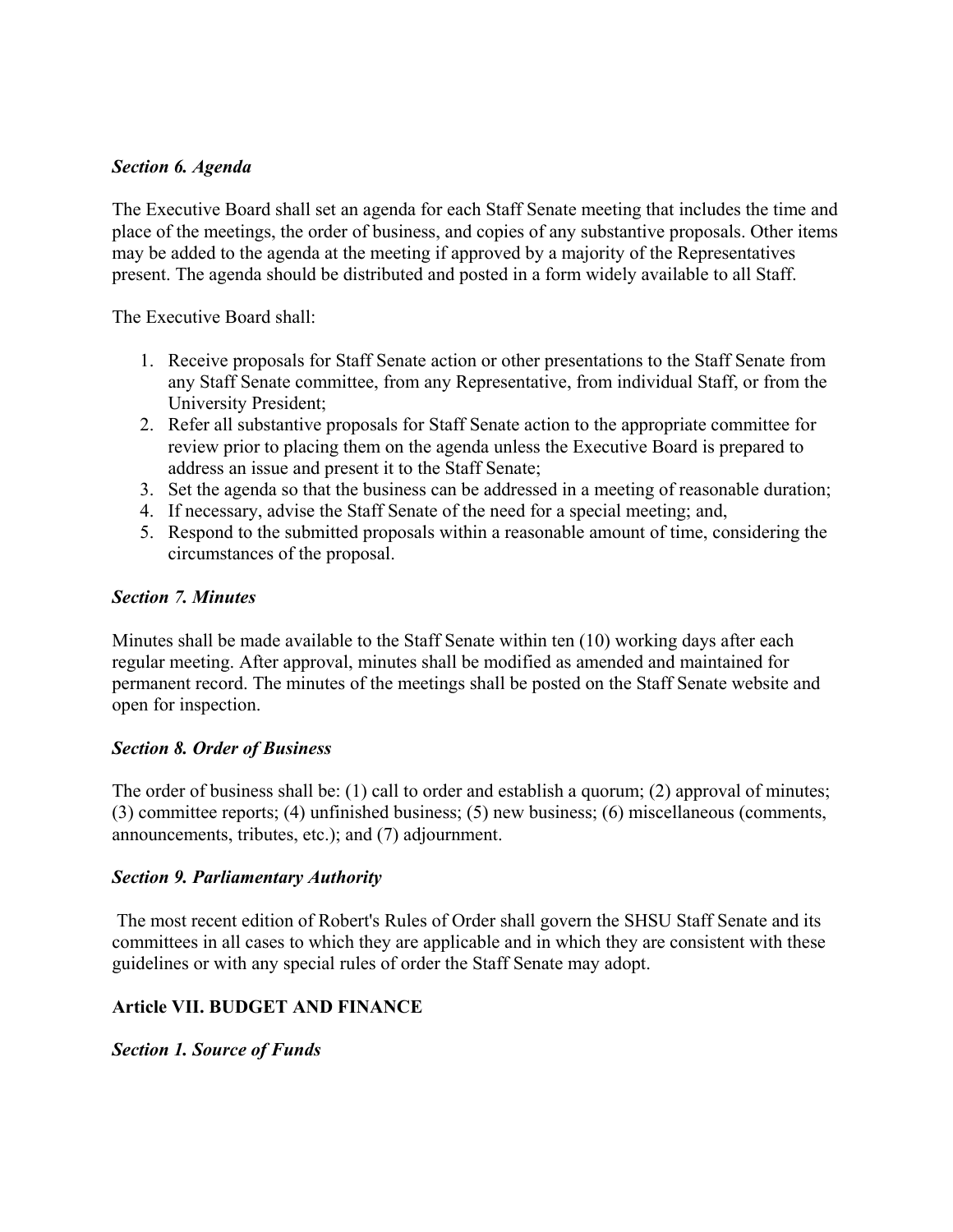The University shall establish and fund an operating budget sufficient to meet the reasonable operating expenses of the Staff Senate.

#### *Section 2. Account Management*

The Staff Senate Treasurer shall be established as the department head with alternate signature authority assigned to the Staff Senate President.

#### *Section 3. Account Review*

At all times, details of expenditures made on behalf of the Staff Senate shall be available for review and audit. The Staff Senate Treasurer shall maintain transaction records for at least three (3) years.

## **Article VIII. COMMITTEES**

#### *Section 1. Membership*

With the exception of Executive Board members, all Staff Senate Representatives shall serve on at least one standing committee or on an established subcommittee within a standing committee. Each committee shall be comprised of at least five (5) Representatives.

- 1. Staff Senate Representatives shall serve on a minimum of one (1) standing committees and/or sub-committee of their choosing. Representatives may also volunteer to serve on additional standing committees if they so choose.
- 2. The Executive Board shall determine the standing committee representation and Chairperson by the September meeting.

The term of a committee Representative shall be for one (1) year.

## *Section 2. Meetings*

- 1. Each committee will meet at least twice academic year. Additional meetings may be called by the Chairperson, or upon request of at least two (2) members of the committee.
- 2. Meetings shall be conducted following the guidelines set forth in Article VI of the Bylaws.

#### *Section 3. Duties*

The standing committees of the Staff Senate shall accept business items assigned to them by the Executive Board, address those item(s) in a responsible and timely manner, and establish subcommittees to study specific issues and make recommendations as necessary. Standing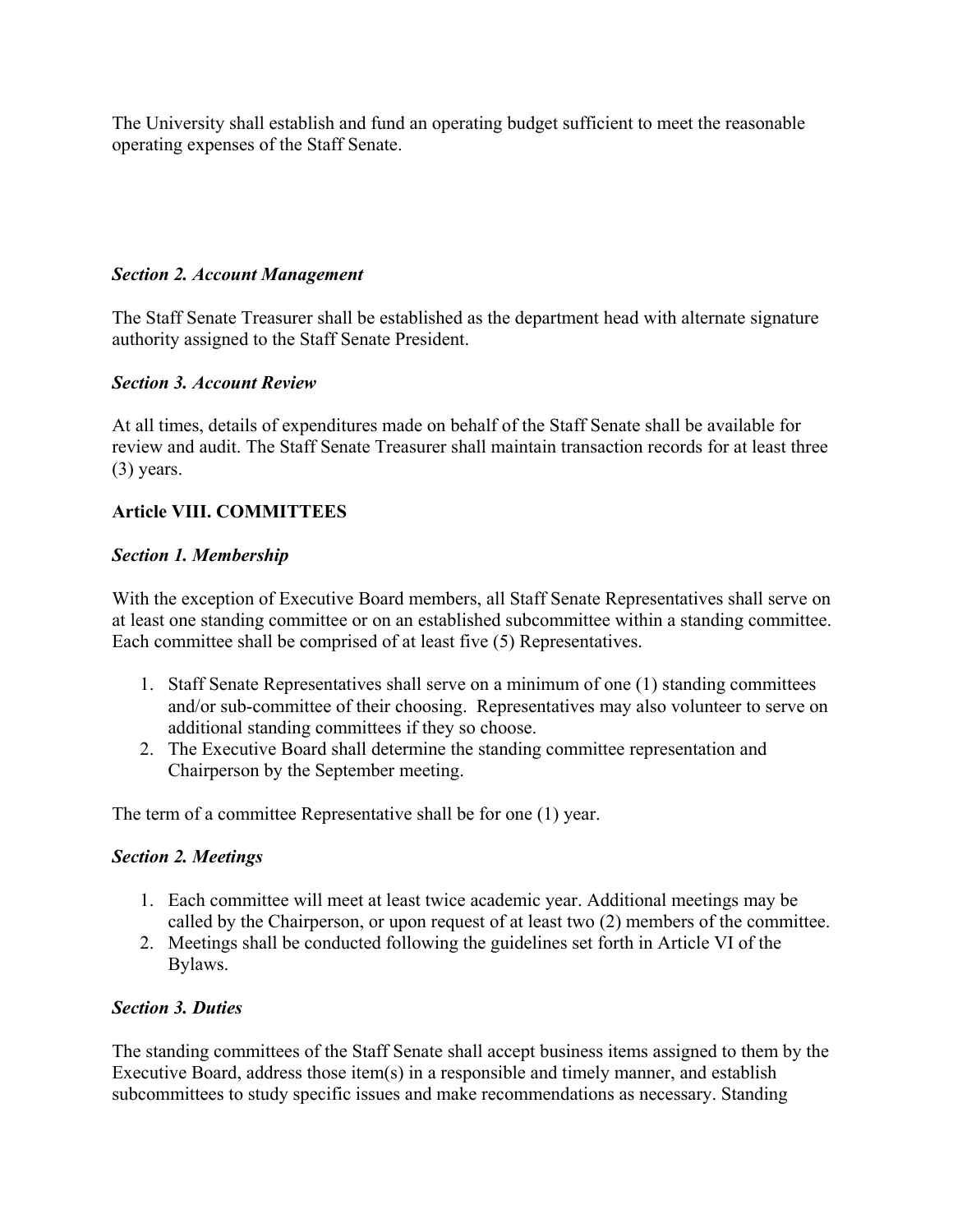committees may request that the Executive Board appoint an ad hoc committee for special business under their jurisdiction. Under no circumstances shall information be disseminated from a committee which has not been authorized by a majority of the Executive Board or adopted by majority vote of the Staff Senate.

The committee chair will make a report to the Staff Senate at each meeting and prepare a complete written annual report concerning the work of the committee to be submitted to the Staff Senate President and Secretary by the last meeting of the academic year.

#### *Section 4. Standing Committees*

The standing committees of the Staff Senate are the News and Networking Committee, Special Events Committee, Staff Development Committee, Staff Affairs Committee, and Nominations and Elections Committee.

- 1. News and Networking Committee: This committee will develop and implement communication strategies for the Staff Senate, including but not limited to maintaining the Staff Senate's web page and social media accounts. The committee determines the best methods for communication, both internally for the Senate and externally with the University. Once a month, the committee recognizes a staff member who exemplifies extraordinary performance in their duties, as the Spotlight on Staff for the month. In addition, the committee may assist other committees and officers with visibility and public relations, including but not limited to flyers, announcements, newsletters, mass emails, and other promotional activities.
- 2. Special Events Committee: This committee shall promote the Staff Senate to the University and surrounding communities to foster staff pride, work with the appropriate University offices and news services to publicize the Staff Senate and its activities, and plan and coordinate activities where staff can meet their Representatives and learn about Staff Senate activities and service opportunities.
- 3. Staff Development Committee: This committee shall create and host an annual program to provide staff with learning and development opportunities. In addition, the committee will collaborate with Human Resources to provide training programs that are beneficial to Staff.
- 4. Staff Affairs Committee: This committee shall address concerns brought forth by the University President, Staff Senate Executive Board, and the Staff Senate including, but not limited to administrative policy and procedures, staff evaluations, parking and transportation, and campus safety. This committee shall identify, analyze, and formulate recommendations for issues affecting SHSU's staff members. The recommendations shall be reported to the Staff Senate and the Executive Board for adoption by the Staff Senate. This committee shall present recommendations to the leadership of SHSU and advocate on behalf of Staff.
- 5. Nominations and Elections Committee: The committee shall handle all nominations and elections procedures as set forth in the Bylaws and coordinate and validate all elections to the Staff Senate. No Staff Senate Representative who is a candidate for a Staff Senate position may be a member of the Nominations and Elections Committee.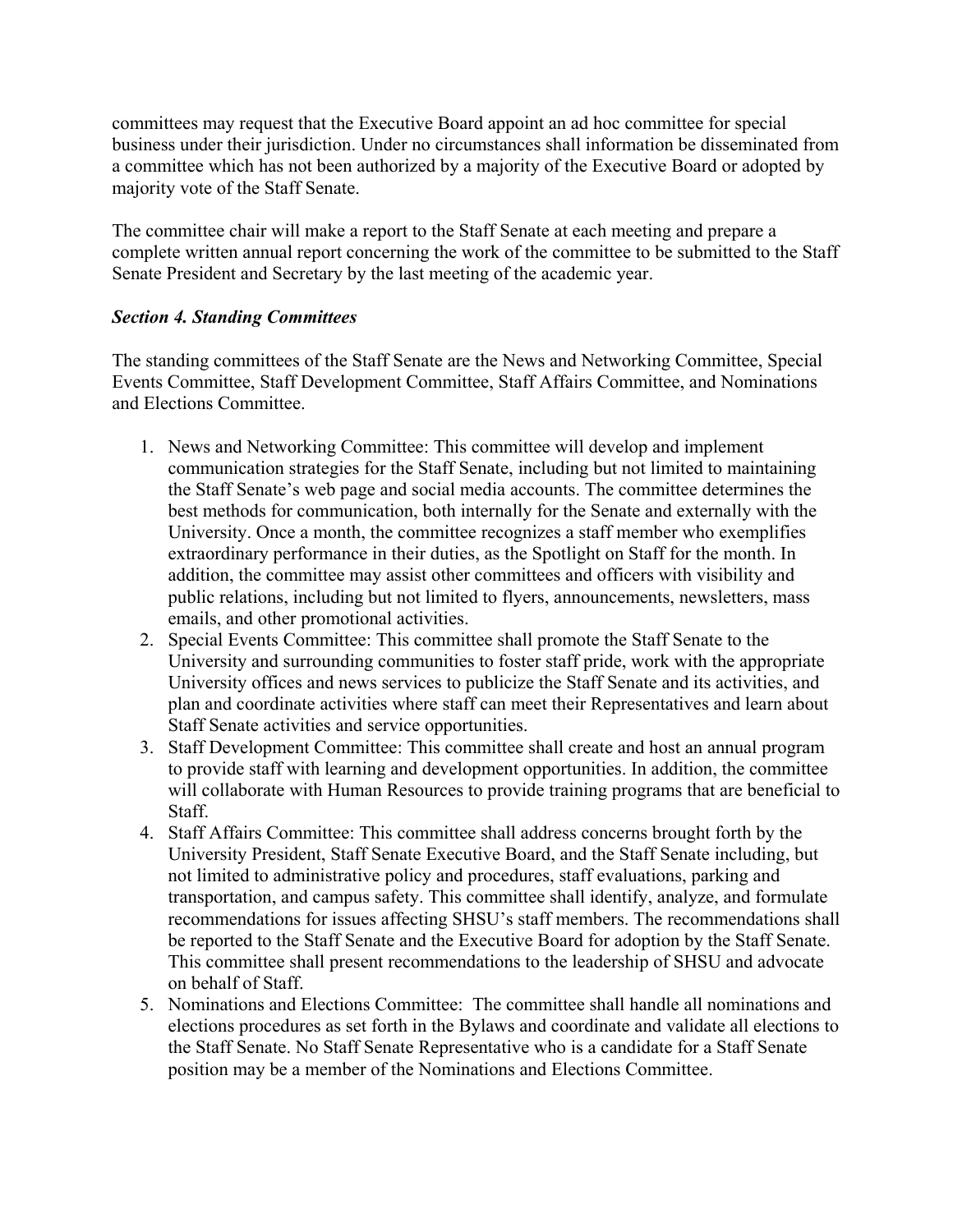#### *Section 5. Ad Hoc Committees*

Ad hoc committees of the Staff Senate shall be appointed by the Executive Board as needs arise, or as requested by a standing committee for special business under their jurisdiction to review and address specific issues. Each ad hoc committee will have at least three (3) Representatives as members. Ad hoc committees will elect a chair who will be charged with presenting the issue and responding with the committee's findings to the Staff Senate.

- 1. The life of the committee will be determined by the matter under consideration and the committee shall be disbanded when the purpose has been served.
- 2. Ad hoc committees shall accept the issues assigned to the committee by the Executive Board; address the item(s) in a responsible and timely manner; make progress reports on the committee activities to the Staff Senate and prepare and present a final report or recommendations.

#### *Section 6. Recurring Ad Hoc Committee*

Recurring ad hoc committees are appointed by the Executive Board. The recurring ad hoc committee of the Staff Senate will be the Bylaws Committee.

Constitution and Bylaws Committee: Upon request of the Executive Board, this committee shall review the Constitution and Bylaws to assess the continued appropriateness to current Staff Senate needs. The committee will review, propose, and recommend through the Executive Board to the Staff Senate any changes or revisions to the Constitution or Bylaws. The committee may also consider proposed changes in the Constitution or Bylaws introduced by Staff Senate Representatives.

## **Article IX. AMENDMENTS TO THE BYLAWS**

## *Section 1. Proposals to Amend*

A proposal to amend the Bylaws shall be made by either:

- 1. A two-thirds vote of the Staff Senate; or
- 2. A petition signed by not less than ten percent (10%) of the Staff represented by the Staff Senate; or
- 3. The President of the University, following the determination that some portion(s) of the Bylaws are at variance with Texas state law or the adopted rules and policies of The Texas State University System.

## *Section 2. Approval*

Amendments proposed pursuant to Article IX, Section 1, of these Bylaws shall require approval of a majority of current Staff Senate Representatives casting ballots and by the President of Sam Houston State University.